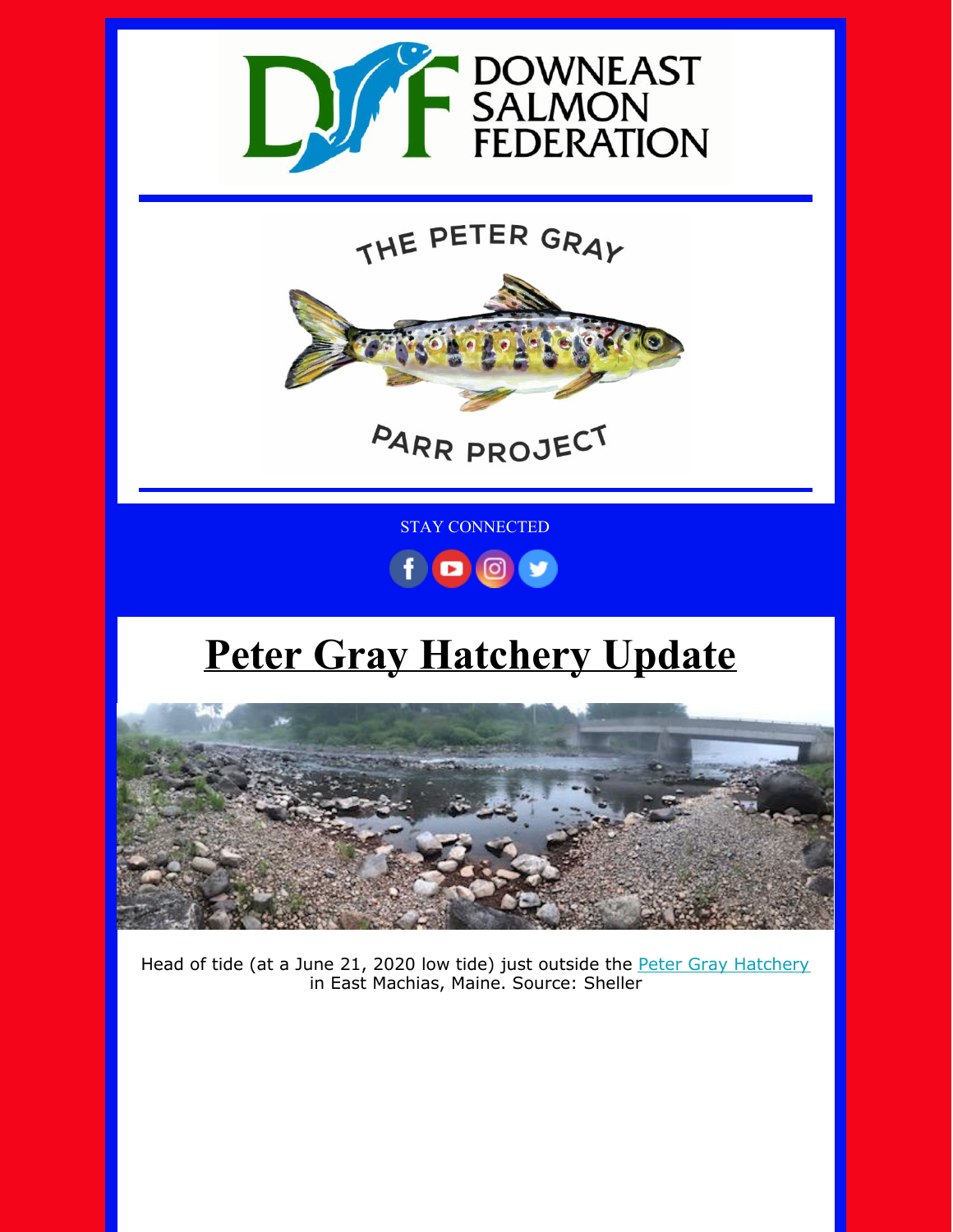

A July 3, 2020 shot of the East Machias River's estuary on an outgoing high tide. Source: Monini

\*\*Please follow the hyperlinks throughout this update for more information\*\*

Good morning all and depending on what day you are reading this update, happy Independence Day (hence the red, white, and blue theme) to those followers in the USA. I hope you and yours are well and thank you for reading this update about the Downeast Salmon [Federation](https://mainesalmonrivers.org/)'s Peter Gray [Hatchery](https://mainesalmonrivers.org/parr-project/peter-gray-parr-project/) and the Peter Gray Parr [Project](https://mainesalmonrivers.org/parr-project/peter-gray-parr-project/).

Downeast Maine has experienced hot and dry conditions that have led to low river water levels. Unfortunately, weather that happens to be good for hanging out by the lake or grilling burgers in the backyard isn't always the best for our salmon friends. Follow the following link to the USGS river gauge on the nearby Narraguagus River (the station is roughly 32 miles southwest of the Peter Gray [Hatchery](https://mainesalmonrivers.org/parr-project/peter-gray-parr-project/)): <https://waterdata.usgs.gov/usa/nwis/uv/?01022500>. Water temperature has been high in the Narraguagus for this time of year and the discharge (amount of water leaving the river) is hovering just a few CFS (cubic feet per second) above the lowest CFS recorded in 72 years. Along these same lines, the CFS leaving the river today is over 80 CFS lower than the median over those 7 decades on this date. You will find similar low flows across the Downeast Maine salmon rivers so far in 2020, including the East Machias River.

These types of river water conditions also correlate to challenging conditions in the Peter Gray [Hatchery](https://mainesalmonrivers.org/parr-project/peter-gray-parr-project/) since we operate as an extension of the river ecosystem. The temperatures in the hatchery (and East Machias River) went from some of the coldest this spring to now some of the highest we have encountered during June. That rapid shift from cold to hot can create issues with bacteria and protozoans.

All that being said, there is an argument to be made that the salmon growing up in the Peter Gray [Hatchery](https://mainesalmonrivers.org/parr-project/peter-gray-parr-project/) are continually adapting to the current state of climate change outside the hatchery window. Being exposed to the wild river conditions including temperature fluctuations and disease influences helps create a more wild hatchery salmon. This could help prevent the hatchery domestication effect that some worry about with growing fish in a hatchery. The fish at the Peter Gray [Hatchery](https://mainesalmonrivers.org/parr-project/peter-gray-parr-project/) can continue to adapt to the wild, just as the fish in the river are doing. A hatchery that allows for the processes of natural selection to occur within its tanks. Perhaps this will continue to help the salmon populations of the East Machias River adapt to the changing climate, just as they have for thousands of years.

If you are new to receiving these updates and would like to catch up on some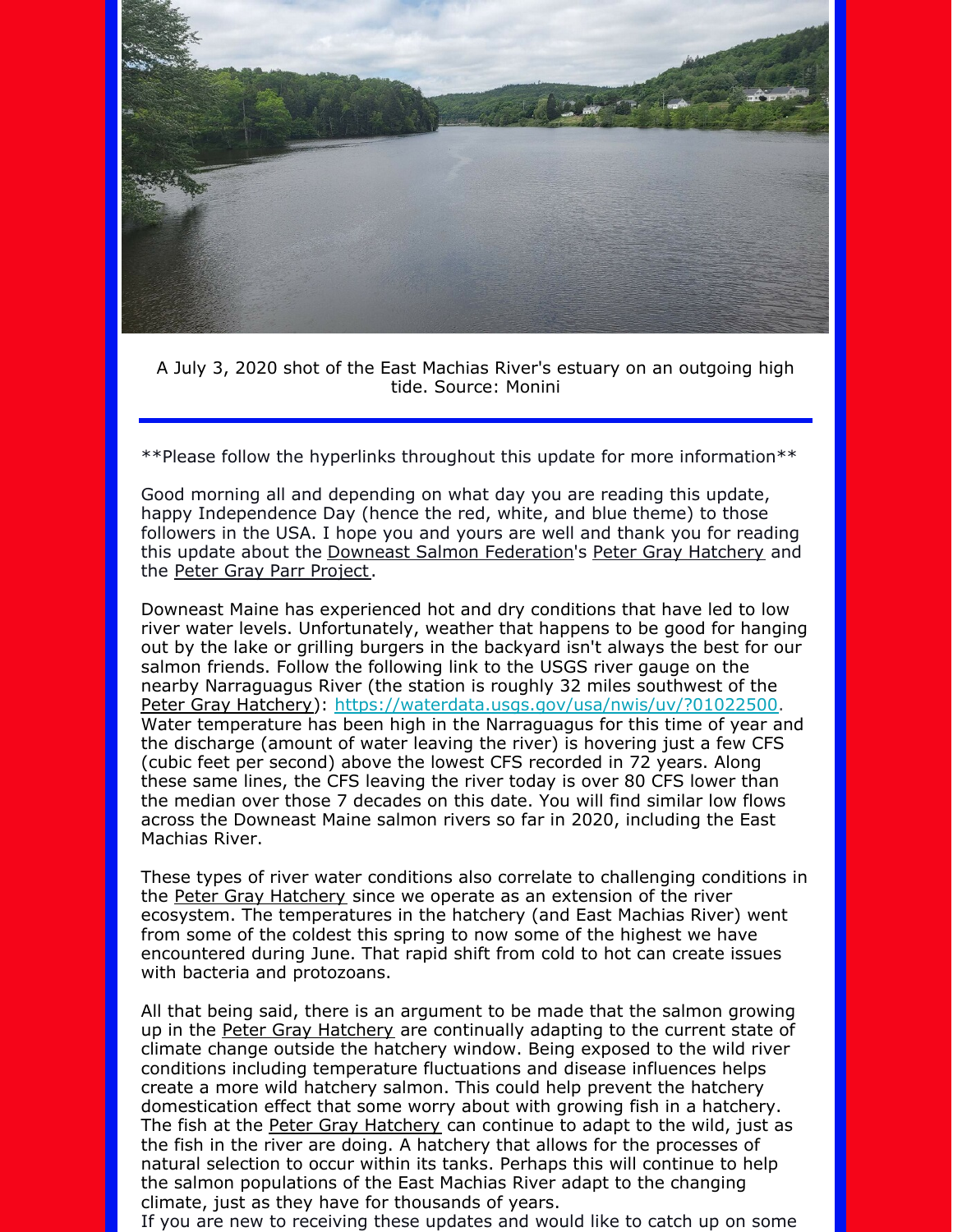you have missed, please visit our website [here](https://mainesalmonrivers.org/parr-project/peter-gray-hatchery-report/). If there are any of your friends you think would enjoy this content please share with them or let us know their email address to add to the list! Be sure to visit and subscribe to DSF's YouTube channel

[\(https://www.youtube.com/channel/UC5ufWzE9qT6C5W3DZvclvjA](https://www.youtube.com/channel/UC5ufWzE9qT6C5W3DZvclvjA)) for more videos about the Downeast Salmon Federation and all the work we are involved in.

If you like the work we are doing, please considering **[donating](https://mainesalmonrivers.org/parr-project/donate-to-the-peter-gray-parr-project/)** towards the continuation of the Peter Gray Parr [Project](https://mainesalmonrivers.org/parr-project/donate-to-the-peter-gray-parr-project/), every dollar helps directly towards the restoration of this wonderful fish! We hope this update finds you well and you enjoyed reading about the Peter Gray Parr [Project](https://mainesalmonrivers.org/parr-project/peter-gray-parr-project/). Thank you for all you have done, and continue to do, in the pursuit of Atlantic salmon restoration!

Thank you for your time,

Zach



Some of our "little athletes" hard at work being Atlantic salmon! Source: Monini



DSF's Peter Gray [Hatchery](https://mainesalmonrivers.org/parr-project/peter-gray-parr-project/) on the banks of the East Machias River at high tide. Source: Monini

**Are you interested in making a Contribution Pledge [Commitment](https://files.constantcontact.com/6c7a16d6501/5fc13ada-9396-4b48-81a1-cd7f30f9ee0c.docx) to DSF? Click here for the Downeast Salmon Federation Contribution Pledge Form. Thank you!**

You can also support the Downeast Salmon [Federation](http://www.mainesalmonrivers.org) by purchasing some swag! Hats, sweatshirts, and t-shirts can be found [HERE](https://mainesalmonrivers.org/shop/). Other ways to help are to become a [member](https://mainesalmonrivers.org/donate/)!



If you'd like to read more on the Peter Gray Parr Project's [beginnings](https://mainesalmonrivers.org/wp-content/uploads/2015/01/The-Peter-Gray-Parr-Project.pdf) and future please read our Parr Project Booklet.

There is a short Parr Project video on our website [HERE](https://mainesalmonrivers.org/parr-project/peter-gray-parr-project/).



**[DSF](http://mainesalmonrivers.org) is an accredited member of the North Atlantic Salmon Conservation [Organization!](http://www.nasco.int/)**